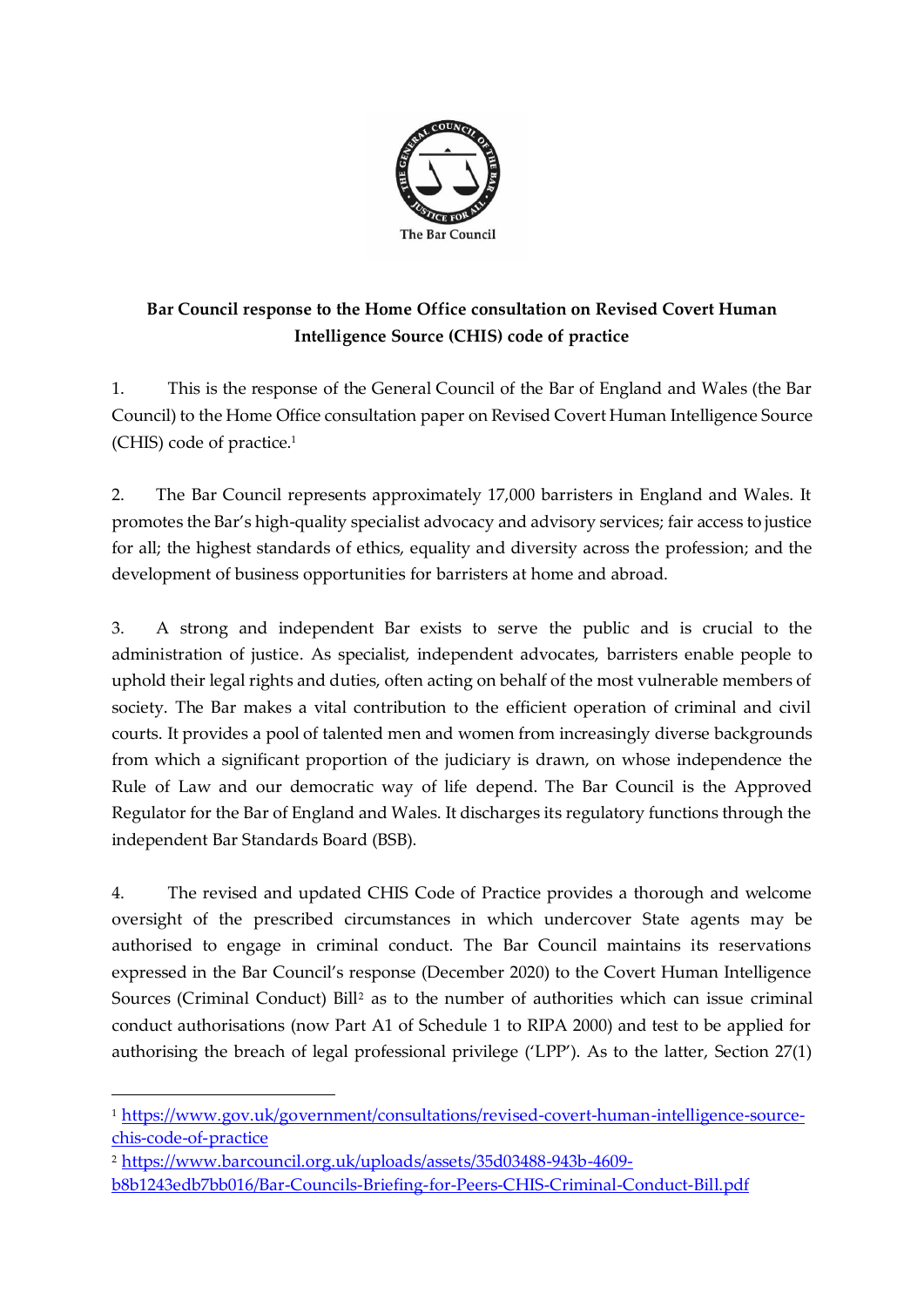RIPA 2000, which provides that any conduct authorised by an authorisation will be lawful for all purposes, applies equally to criminal conduct authorisations; the test to be applied for a deliberate breach of LPP in the CHIS CoP remains that set out in paragraph 9.56, namely there must exceptional and compelling circumstances which includes a threat to 'life and limb'. That test remains ill-defined and insufficiently robust.

5. The Bar Council makes the following observations in relation to those parts of the CoP which have been revised to take account of the 2021 Act.

## **Chapter 6**

§6.6 The wording of this paragraph could lead to confusion over the test to be applied. Since the power to issue criminal conduct authorisations has been extended to such diverse organisations as the Gambling Commission and the Department of Health and Social Care, which cannot be expected to be staffed by officers with expertise and experience in the field of covert surveillance comparable to, say, police officers or members of the intelligence services, the CoP must avoid any hint of ambiguity.

> In particular, a statement to the effect that authorisation is strongly advised where criminal conduct is expected, may suggest that the test for authorisation is 'expectation' rather than 'necessity'. Also it is not clear why the requirement is advisory, as opposed to mandatory. The following alternate wording is suggested:

> "**Where a public authority expects that the activity of a CHIS might lead to their engaging in criminal activity, consideration must, in every case, be given as to whether such conduct is necessary and proportionate.** Where there is any doubt or ambiguity around whether the proposed conduct or use of the CHIS would, or would not, involve a crime, Authorising Officers should consider whether a Criminal Conduct Authorisation is appropriate."

§6.7 For the same reasons, it is suggested that this paragraph should be more explicit:

> "A Criminal Conduct Authorisation cannot be lawfully authorised in circumstances where the Authorising Officer does not consider that the conduct would be criminal, because the necessity test would not be satisfied. In order for a Criminal Conduct Authority to be granted, the Authorising Officer **must believe, on reasonable grounds, both that there is a risk that the conduct to be authorised amounts to a criminal offence and that the authorisation is necessary and proportionate.**"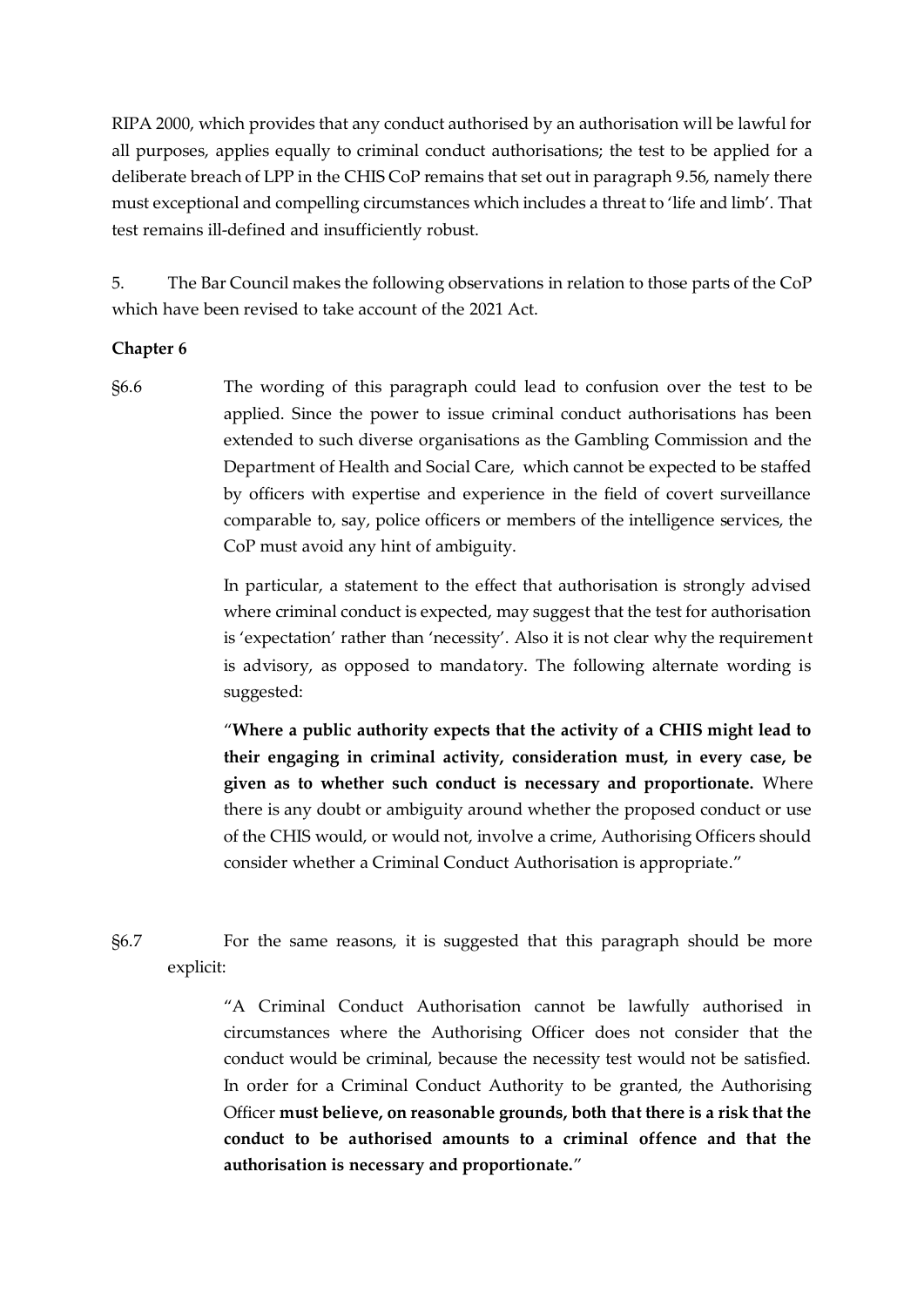§6.8 All of the authorities with the power to make criminal conduct authorisations will have internal legal departments or ready access to legal advice. It is suggested that that resource should be used where there is genuine uncertainty as to whether the conduct at issue will amount to a criminal conduct, in the following terms:

> "**Where there is genuine uncertainty, it is strongly advised that the authorising authority seek legal advice as to whether the conduct at issue will amount to criminal conduct. However, where such advice is not reasonably available, or where, having taken advice, there is still uncertainty, an authorisation may be granted (providing it is necessary and proportionate)** - for example, where facts could materialise which mean that the conduct is not in fact criminal. The Criminal Conduct Authority will have effect to the extent that the authorised conduct would constitute crime. The grant of a Criminal Conduct Authorisation does not indicate that the authorised conduct would otherwise constitute crime."

§6.14 In addition, another reason why circumstances should not be categorised as "urgent", and so enabling the relevant authority to bypass the requirement for a written authorisation, is that the relevant authority has not put in place adequate procedures. It is suggested the paragraph should read:

> "A case is not normally to be regarded as urgent unless the time that would elapse before the Authorising Officer was available to grant the authorisation would, in the judgement of the person giving the authorisation, be likely to endanger life or jeopardise the investigation or operation for which the authorisation was being granted. An authorisation is not to be regarded as urgent where the need for an authorisation has been neglected or the urgency is of the applicant's or Authorising Officer's own making, **or the public authority has failed to put in place procedures sufficient to enable the authorisation to be sought or authorised before the point at which it became urgent**."

§6.20 Although there is no requirement for the relevant authority to wait for comments from the Judicial Commissioner before the activity is commenced, it would surely be best practice to do so. In cases where it is anticipated that legally privileged material may be obtained or seen, advance approval from a Judicial Commissioner should be required unless the matter is urgent. Such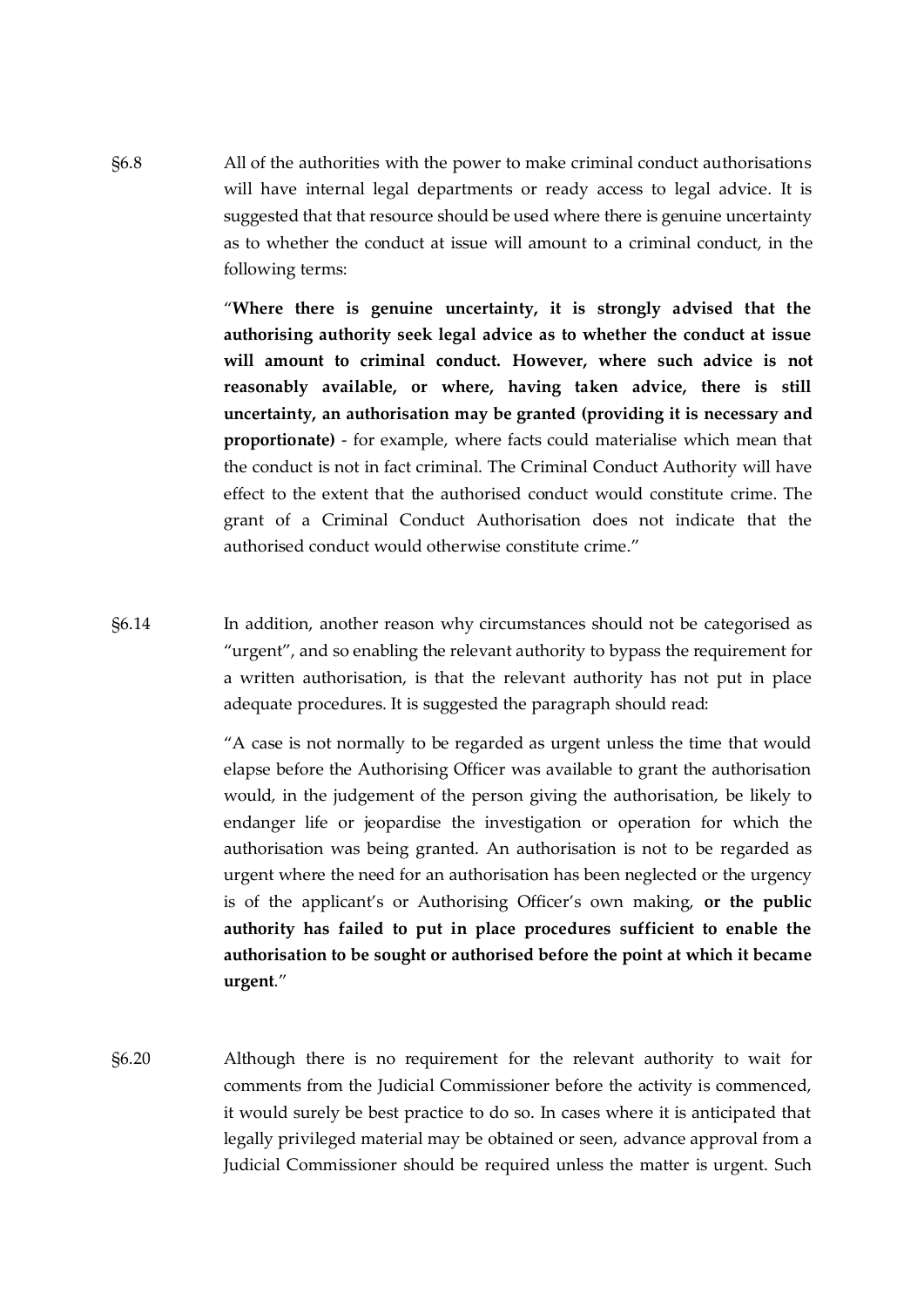guidance would help prevent unintended acquisition of privileged material which then must be dealt with in accordance with §9.68 - §9.71 and §9.74 which require reference to a Judicial Commissioner whenever lawyers' material has been accessed by a CHIS. The unjustified access to and knowledge of legally privileged material will cause problems in any prosecution which results from the CHIS' activity and may result in the avoidable failure of a prosecution of a target criminal, which would be contrary to the public interest.

It is suggested that the paragraph should read:

"In respect of the grant of an authorisation, the conduct that has been authorised can begin as soon as the authorisation has been granted by the Authorising Officer; there is no requirement to wait for comments from a Judicial Commissioner before commencing the activity. **However it is strongly advised that commencement should await such comments, other than in cases of real urgency. Where it is anticipated that legally privileged material may be obtained (howsoever), advance approval from a Judicial Commissioner should be obtained, other than in cases of real urgency.**"

- §6.22 If legal advice has been sought in respect of obtaining legally privileged material, that fact should be recorded in the application. It is suggested that the following bullet point should added:
	- "**date and content of any legal advice sought in respect material subject to legal privilege;**"

In the light of §6.26, the application should also record what information has been sought and obtained which weakens the case for the authorisation. It is suggested that the following bullet point should added:

- **"the steps taken to identify information which weakens the case for the authorisation and the detail of any information so obtained;**"
- §6.26 As part of the duty to make reasonable efforts to take account of material of information which weakens the case for the authorisation, the applicant should record those efforts and the information so identified. It is suggested the paragraph should read:

"When completing an application, the applicant must ensure that the case for the authorisation is presented in the application in a fair and balanced way. In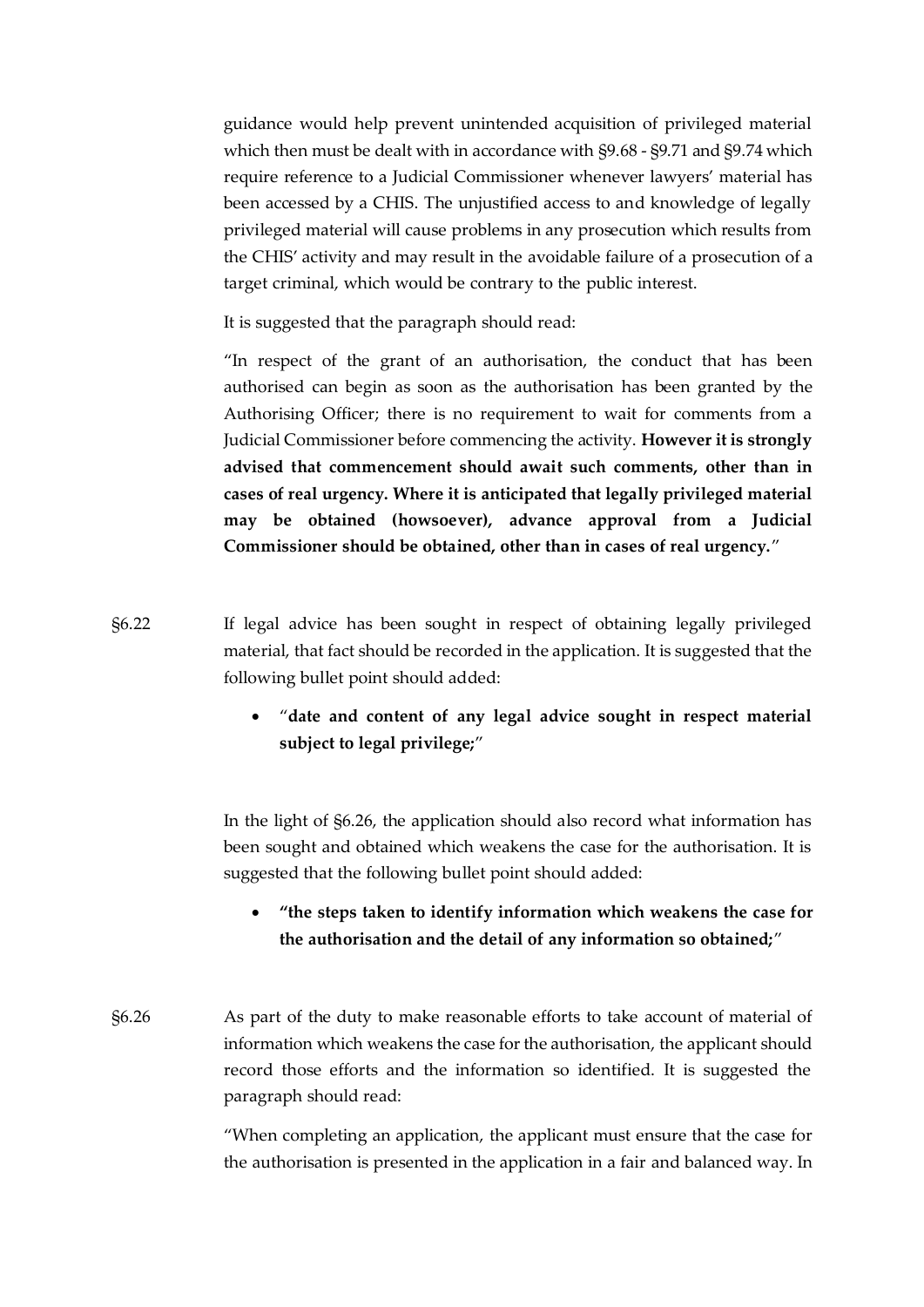particular, all reasonable efforts should be made to take account of information which weakens the case for the authorisation. **The steps taken and the information obtained should be recorded**"

§6.28 For clarity, the paragraph should include the relevant shorter periods for the duration of an authorisation. It is suggested the paragraph should read:

> "A written authorisation will, unless renewed or cancelled, cease to have effect at the end of a period of twelve months beginning with the day on which it took effect, except in the case of juvenile CHIS **(4 months)** or where it is intended to obtain, provide access to or disclose knowledge of matters subject to legal privilege **(6 or 3 months – see paragraph 5.17 above)**."

§6.31 There should be constant monitoring of the authorised conduct in order to establish whether the criminal conduct has taken place shortly after the authorisation, in order to determine whether either the provisions of §6.31 or §6.32 apply. It is suggested the paragraph should read:

> "Criminal conduct will often take place and be completed shortly after the conduct has been authorised. In such circumstances the authorisation is no longer needed, and the authorisation must be cancelled and there would be no need to conduct a review. **The conduct should be continually monitored to determine whether the criminal conduct has taken place.**"

§6.36 It is also important that that the Authorising Officer should consider whether any significant and substantive changes to the nature of the conduct during the course of the authorisation may result in the obtaining of legally privileged material, when none had been previously been considered to be an intended or likely result of the conduct. It is suggested the paragraph should read:

> "Any proposed changes to the nature of the criminal participation should be brought to the attention of the Authorising Officer who should consider whether the proposed changes are within the scope of the existing Criminal Conduct Authorisation and whether they remain necessary and proportionate, before approving or rejecting them by way of a review. **In addition the authorising Officer should consider whether any change to the nature of the criminal conduct may result in the obtaining (howsoever) of legally privileged material.**"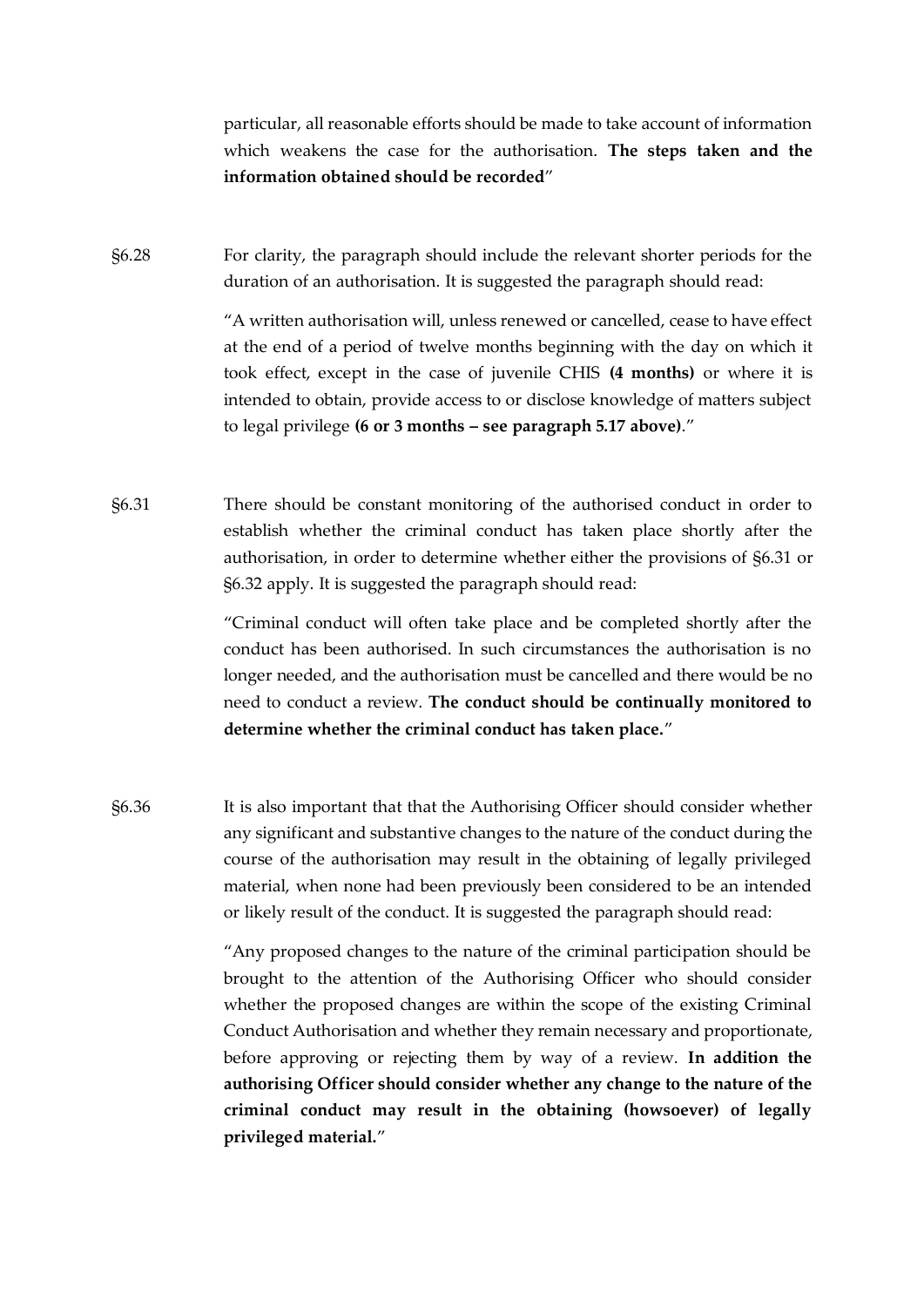§6.40 For the same reason as §6.36 above, it is suggested the paragraph should read:

"If, before an authorisation would cease to have effect, the Authorising Officer considers it necessary for the authorisation to continue for the purpose for which it was granted, they may renew it in writing for a further period of twelve months. Renewals may also be granted orally in urgent cases and will last for a period of seventy-two hours. **The Authorising Officer should consider whether the continued conduct may result in the obtaining (howsoever) of legally privileged material.**"

- §6.40 For the same reasons as §6.22 above, it is suggested the following bullet points should be added:
	- "**date and content of any legal advice sought in respect material subject to legal privilege;**"
	- **"the steps taken to identify information which weakens the case for the authorisation and the detail of any information so obtained;**"
- §6.49 This section of the CoP, dedicated to Criminal Conduct Authorisations, should expressly repeat the obligation to report to the Investigatory Powers Commissioner where a CHIS has engaged, whether tasked to do so or not, in unauthorised criminal conduct. It is suggested the paragraph should read:

"In addition to any report to an appropriate authority that may be made, the relevant public authority must report relevant errors (for example where a CHIS is tasked to engage in criminal conduct without a Criminal Conduct Authorisation in place) to the Investigatory Powers Commissioner (see paragraphs 8.8 to 8.18). **This duty to report includes where a covert human intelligence source has engaged in criminal activity without lawful authorisation (see paragraph 8.12 above)**."

§9.29 The section, which deals with confidential and privileged material, treats material subject to legal privilege similar to other confidential material. It should be made clear here that privileged material has a special enhanced status which requires enhanced consideration before authorisation is given which will or may give access to it. §9.53 to §9.84 provide useful guidance on the necessity for a detailed assessment of purpose, necessity and risk when there is a foreseeable possibility that privileged material will be encountered.